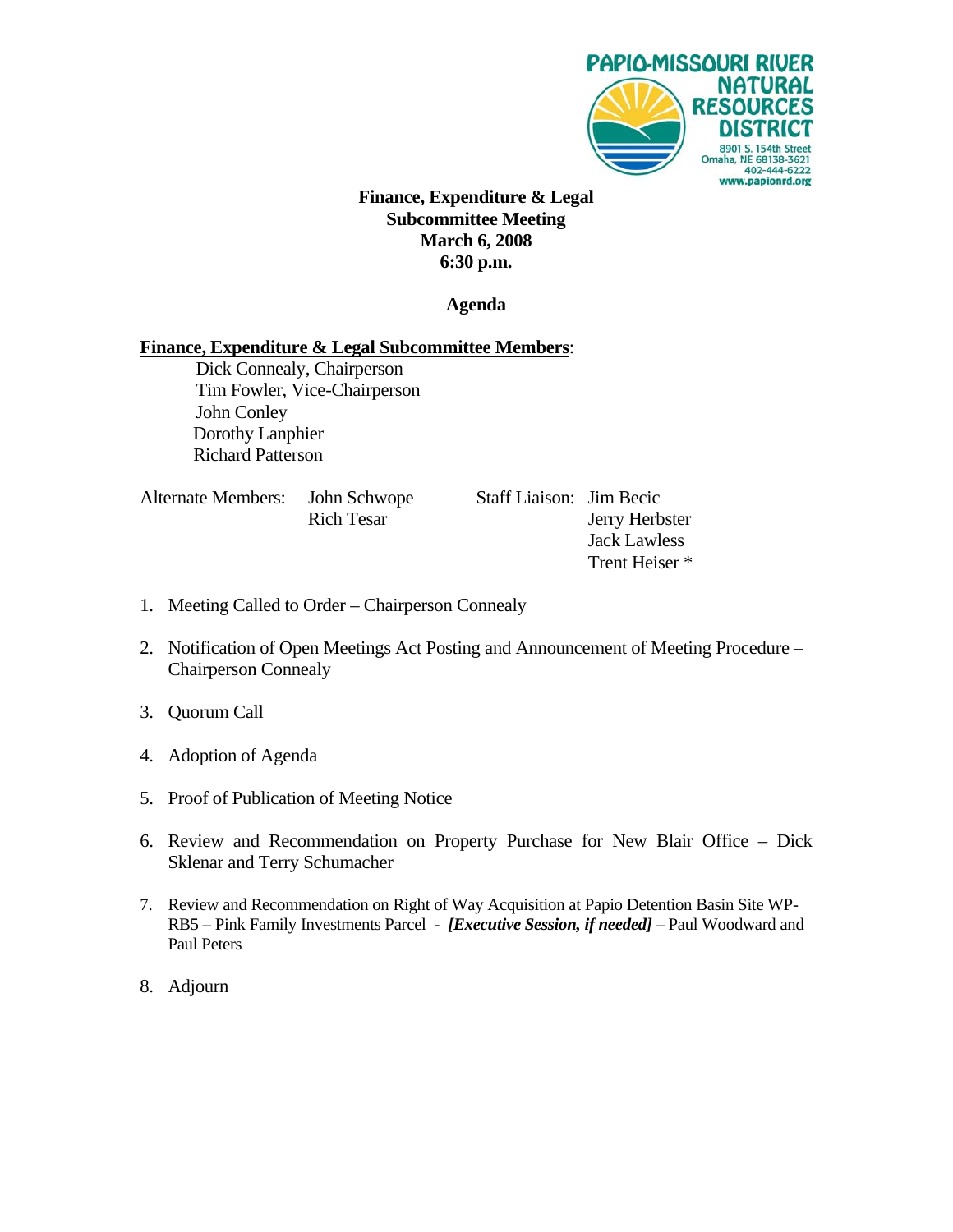## **MEMORANDUM**

| TO:             | Finance, Expenditure & Legal Subcommittee |
|-----------------|-------------------------------------------|
| DATE:           | February 22, 2008                         |
| <b>SUBJECT:</b> | Property Purchase for New Blair Office    |
| FROM:           | Dick Sklenar & Terry Schumacher           |

Over the past couple of months, the District staff has been investigating available properties for sale in the community of Blair for the purpose of replacing the aging and inadequate office the District currently has.

There are several reasons to consider replacing the Blair office:

- 1. Additional personnel have been added to the office, most recently 2 employees assigned to maintain the rural water systems (2) in Washington County. They now occupy what was once a meeting room.
- 2. The current facility is in need of repairs due to age and wear. The roof leaks, carpeting throughout most of the facility is in need of replacement, and the facility is not energy efficient.
- 3. The Natural Resource Conservation Service, and the Farm Service Agency, would like more space to lease. The conditions have become 'tight' over the years with all of the historical files they keep. Together they currently lease 2,689 sq. ft., but require 3,300 sq. ft.
- 4. There has never been adequate space to store the NRD's equipment in this County. Such equipment amounts to, but not limited to, grass drills, tree planter and tractor. Currently, portions of this equipment are stored at an employee's farm for the sake of safety, security, fuel savings and convenience.
- 5. Parking at the current facility is poor. Most of the parking spaces available are used by the tenants and employees with little left for the general public.

The current all-steel 3,600 sq. ft. facility was built at about 1971 by the Washington County Soil & Water Conservation District. The staff is looking for a parcel that is about 1.5 to 2 acres in size. The District's current budget has \$100,000 dedicated for this item.

There have been visits with a local realtor to look at over a dozen properties with and without existing structures. The availability of a suitable location in the area is limited. Prices for lots ranged from about \$72,000 to well over \$250,000. The top 3 desirable locations are shown on the attached map. The first choice recommended is property owned by the Blair YMCA. They have indicated a willingness to sell 1.8 acres for \$100,000 plus all closing costs. This site has a greater advantage over the other 2 locations for the following reasons;

a.) Closer proximity to highways 75 and 30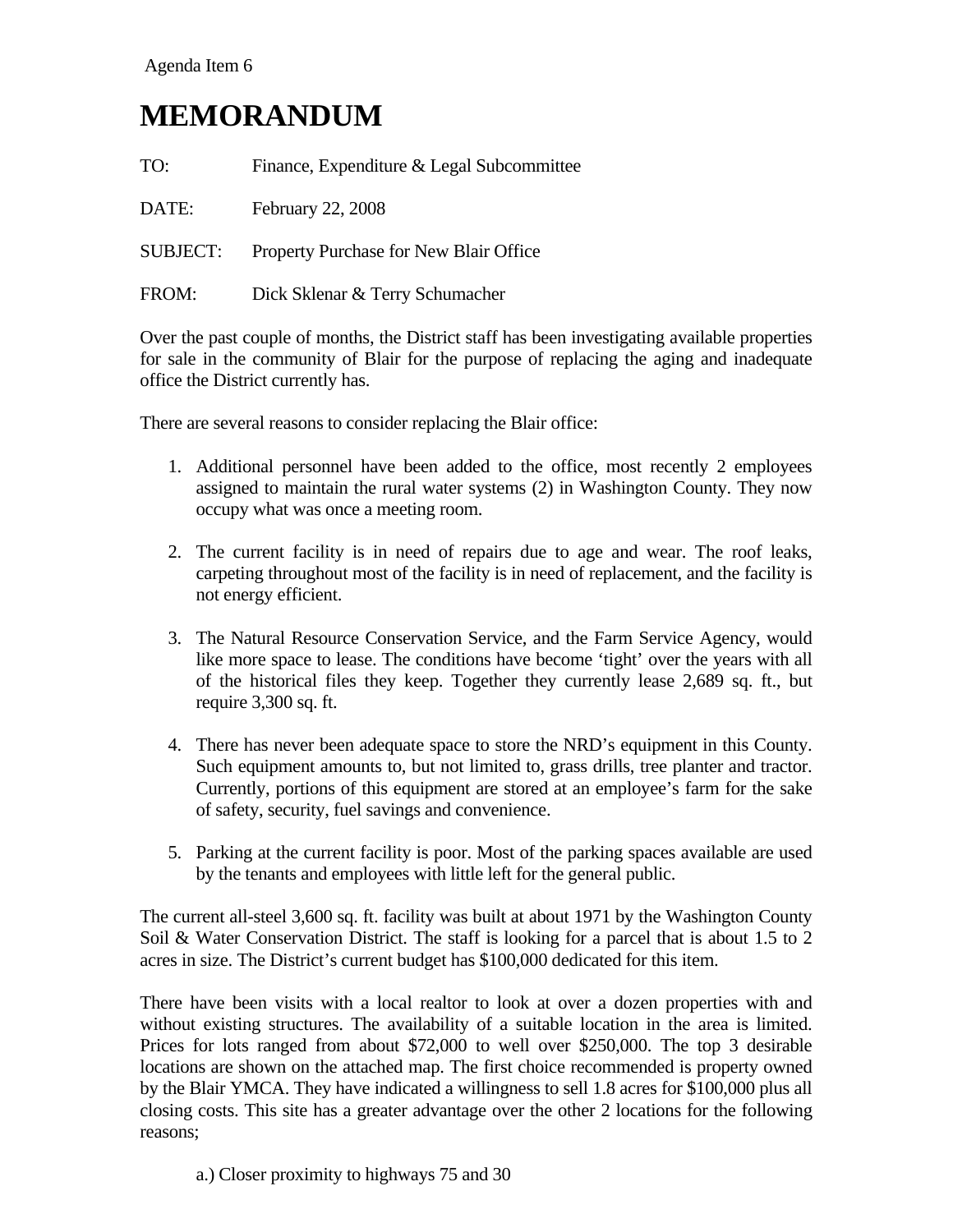- b.) Easy directions can be given to the public (1 block east of YMCA)
- c.) Railroad crossings are avoided
- d.) Site accessible to agriculture traffic and street parking
- e.) Site grading should be minimal (\$\$\$ saved)
- f.) Corner lot more visible to public
- g.) Not adjacent to commercial properties (construction firms, car repair shops, etc.)
- h.) Landscape of property more esthetically pleasing and generally flat.
- i.) Traffic along adjacent streets considered 'light'.

**Management recommends that the Subcommittee recommend to the Board of Directors that the General Manager be authorized to negotiate and execute a purchase agreement with the Blair YMCA for the purchase of an approximate 1.8 acre parcel of**  property for a new field office at the northwest corner of 10<sup>th</sup> & Wilbur streets, Blair, **Nebraska, for the price of \$100,000 plus closing costs, subject to approval as to form by District legal counsel.**